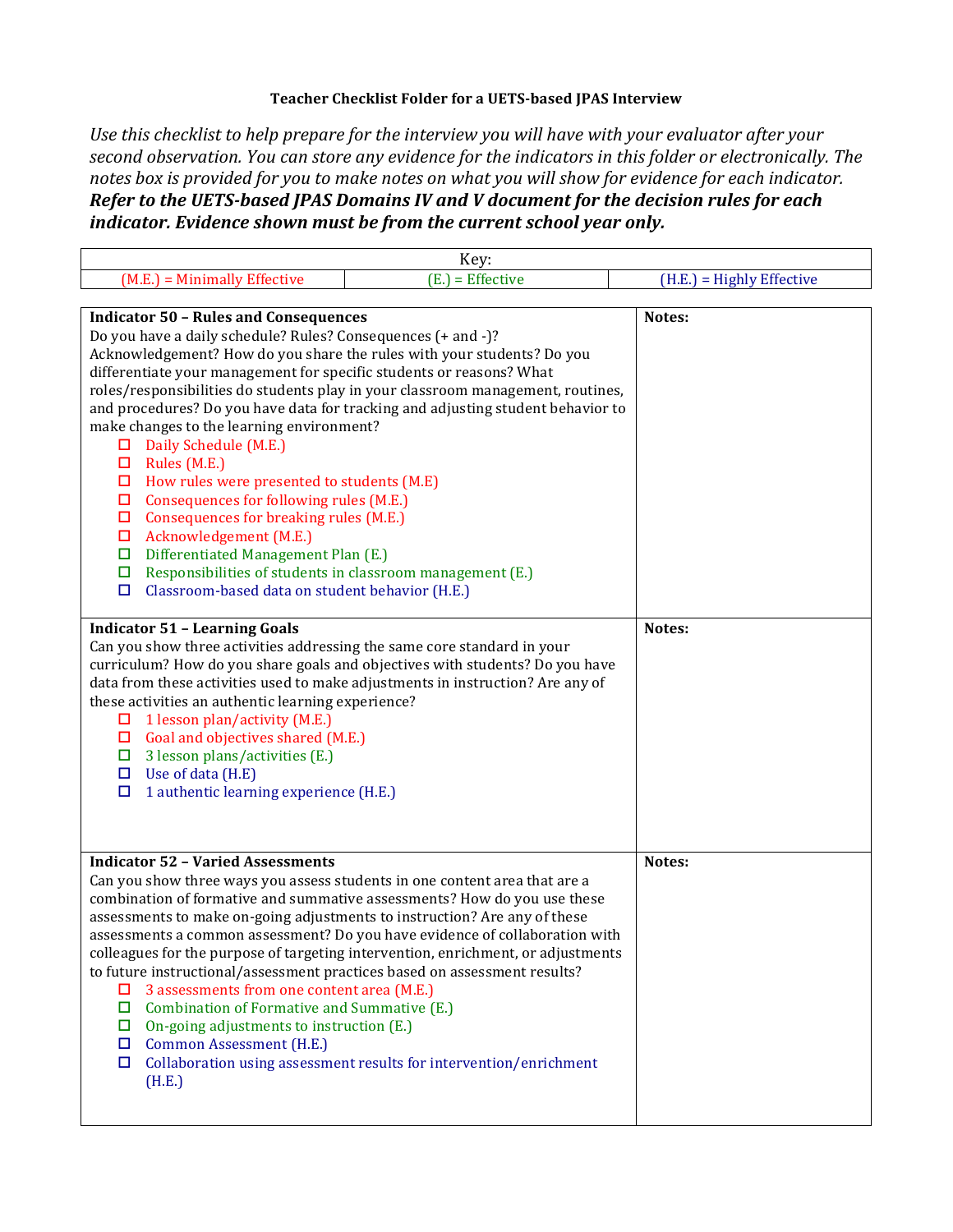| <b>Indicator 53 - Feedback</b><br>Can you show three student work samples with descriptive teacher feedback?<br>For at least one work sample, did students have an opportunity to reflect on<br>their results? Did students have the opportunity to self-assess or receive peer<br>feedback on at least one of the work samples?<br>Non-descriptive feedback on each work sample (M.E.)<br>⊔<br>Descriptive feedback on each work sample (E.)<br>□<br>1 opportunity for student reflection (E.)<br>□<br>1 opportunity for self-assessment or peer feedback (H.E.)<br>□                                                                                                                                             | Notes: |
|--------------------------------------------------------------------------------------------------------------------------------------------------------------------------------------------------------------------------------------------------------------------------------------------------------------------------------------------------------------------------------------------------------------------------------------------------------------------------------------------------------------------------------------------------------------------------------------------------------------------------------------------------------------------------------------------------------------------|--------|
| <b>Indicator 54 - Assessment of Student Growth and Performance</b>                                                                                                                                                                                                                                                                                                                                                                                                                                                                                                                                                                                                                                                 | Notes: |
| Can you show your scores/grade book/Skyward? (Elementary - two subject<br>areas, Secondary - each class preparation type.) Are there other methods you<br>use to communicate learner progress to students and/or parents during grading<br>periods beyond the required methods? Do you have evidence of collaboration<br>with parents, colleagues, or other stakeholders to improve student performance?<br>Evidence of student growth OR average of 1 or more assessments per<br>□<br>week (M.E.)<br>Evidence of student growth (E.)<br>□                                                                                                                                                                         |        |
| Average of 1 or more assessments per week (E.)<br>□<br>Teacher-initiated home/school communication (H.E.)<br>□                                                                                                                                                                                                                                                                                                                                                                                                                                                                                                                                                                                                     |        |
| Collaboration with parents, colleagues, or other stakeholders (H.E.)<br>$\Box$<br><b>Indicator 55 - Cross Disciplinary Instruction</b>                                                                                                                                                                                                                                                                                                                                                                                                                                                                                                                                                                             | Notes: |
| Can you show a learning activity that makes content connections or applies<br>content knowledge from another content area? Do you collaborate with<br>colleagues to design cross-disciplinary learning activities?<br>Learning activity with connections to other content (M.E.)<br>□<br>Learning activity with application of content knowledge across<br>□<br>disciplines (E.)<br>Evidence of collaboration with colleagues to develop cross-disciplinary<br>$\Box$<br>instruction (H.E.)                                                                                                                                                                                                                        |        |
| <b>Indicator 56 - Learning Differences</b>                                                                                                                                                                                                                                                                                                                                                                                                                                                                                                                                                                                                                                                                         | Notes: |
| How have you varied the requirements for a student/students? How have you<br>changed an activity for a student/students? What kinds of things do you do to<br>meet developmental, cultural, or linguistic needs of students? How do you<br>contribute to a school-wide culture that respects learner differences/cultural<br>and linguistic diversity?<br>An assignment with varied performance requirements (M.E.)<br>□<br>An assignment that has been modified (M.E.)<br>□<br>Evidence of techniques, strategies, or cultural responsiveness for a<br>□<br>range of student needs (E.)<br>Contributes to a school-wide culture sensitive to learner<br>□<br>differences/cultural and linguistic diversity (H.E.) | Notes: |
| <b>Indicator 57 - Student-directed Learning</b><br>Do you have a document or product showing student involvement/choices in a                                                                                                                                                                                                                                                                                                                                                                                                                                                                                                                                                                                      |        |
| learning activity? Do you have evidence of student involvement/choices in a                                                                                                                                                                                                                                                                                                                                                                                                                                                                                                                                                                                                                                        |        |
| learning activity that is individualized for students based on needs? What data<br>did you use to determine individualized learning experiences?                                                                                                                                                                                                                                                                                                                                                                                                                                                                                                                                                                   |        |
| Whole class learning experiences (M.E.)<br>Students plan goals, timelines, or priorities<br>$\circ$<br>Students determine materials to use<br>$\circ$<br>Students identify process needed<br>$\circ$<br>Students produce a unique product<br>Ō                                                                                                                                                                                                                                                                                                                                                                                                                                                                     |        |
| Individualized learning experiences (E.)<br>⊔                                                                                                                                                                                                                                                                                                                                                                                                                                                                                                                                                                                                                                                                      |        |
| Use of data to determine individualized learning experiences (H.E.)<br>□                                                                                                                                                                                                                                                                                                                                                                                                                                                                                                                                                                                                                                           |        |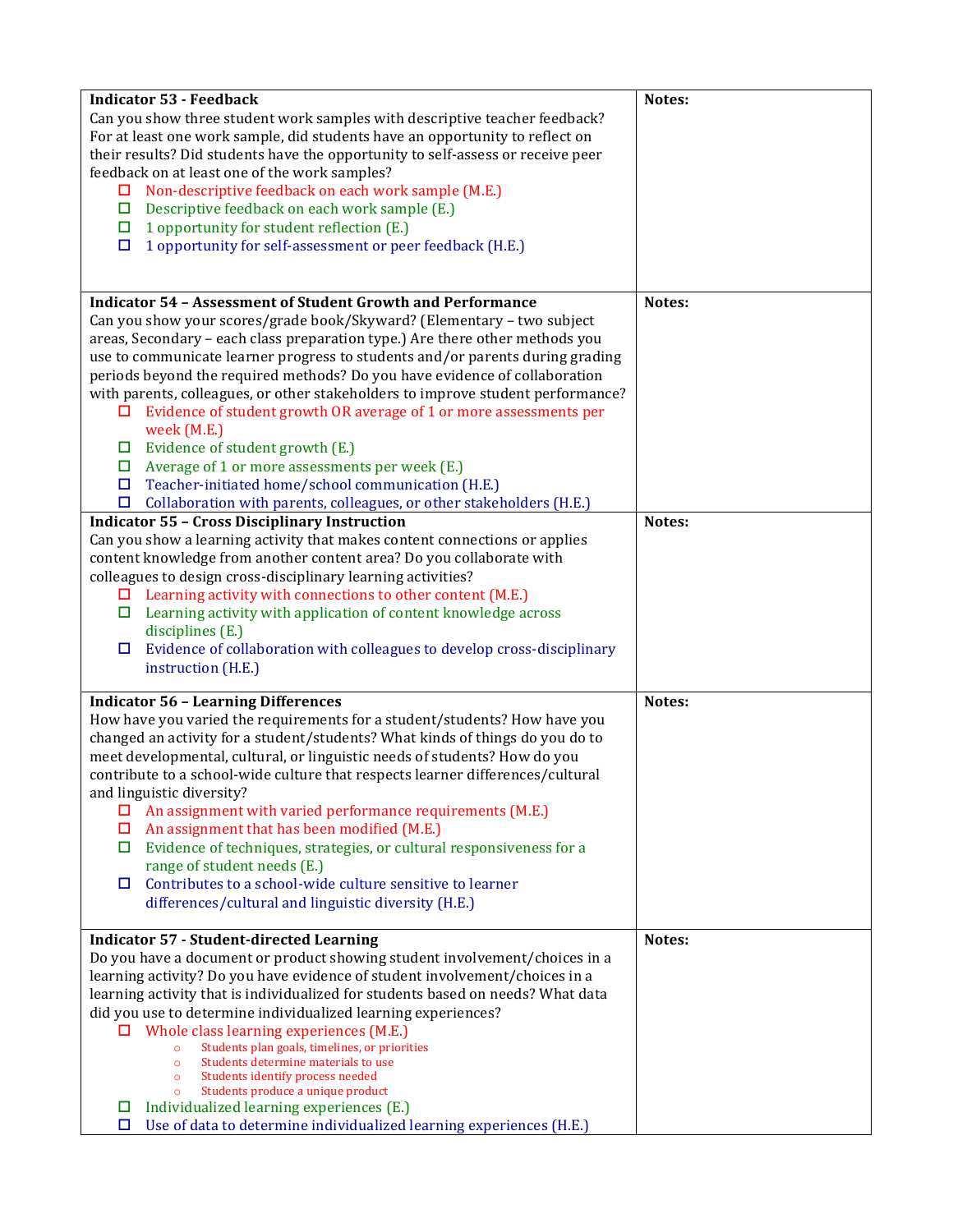| <b>Indicator 58 - Technology and Resources</b>                                     | Notes: |
|------------------------------------------------------------------------------------|--------|
|                                                                                    |        |
| What technology do you use in your classroom? How do you choose what               |        |
| technology/resources to use? What opportunities do students have to use            |        |
| multiple technologies and sources of information? How does the use of              |        |
| technology help to engage students in higher-level content? How do students        |        |
|                                                                                    |        |
| critically analyze information?                                                    |        |
| $\Box$ Use of various media and technology (M.E.)                                  |        |
| Evaluation of technology/resources (E.)<br>$\Box$                                  |        |
| Student use of multiple technologies/resources (E.)<br>$\Box$                      |        |
| Use of technology to engage students in higher-level content/skill<br>$\Box$       |        |
| development (H.E.)                                                                 |        |
|                                                                                    |        |
| Ability for learners to critically analyze information (H.E.)<br>□                 |        |
|                                                                                    |        |
| <b>Indicator 59 - Plans for Substitutes</b>                                        | Notes: |
| Do you have a substitute plan for an unplanned day of absence? Where do you        |        |
| keep it? What learning activities are planned? What management information is      |        |
| included?                                                                          |        |
|                                                                                    |        |
| $\Box$ Has substitute plans for one day with appropriate learning activities       |        |
| (Yes/No)                                                                           |        |
| Has at least two pieces of management information for the substitute               |        |
| (Yes/No)                                                                           |        |
|                                                                                    |        |
| <b>Indicator 60 - Reflection/Continuous Growth</b>                                 | Notes: |
| What professional learning activity have you participated in during the past       |        |
|                                                                                    |        |
| year? What ideas/strategies are you using in your classroom from this learning     |        |
| activity? Can you show data collected to see the effectiveness of the new          |        |
| strategies on student learning? Have you collaborated with colleagues to           |        |
| evaluate the new practices?                                                        |        |
| $\Box$ Participation in Professional Learning Activity in the past year (M.E.)     |        |
| $\Box$ Demonstrates use of new learning (M.E.)                                     |        |
|                                                                                    |        |
| Data collection on effectiveness of new strategy (E.)<br>$\Box$                    |        |
| Evidence of collaboration with colleagues to apply and evaluate new<br>□.          |        |
| strategy (H.E.)                                                                    |        |
|                                                                                    |        |
| <b>Indicator 61 - Communication</b>                                                | Notes: |
| Can you show at least one communication with a parent about a student's            |        |
| positive performance? For a problem? A series of communications with parents       |        |
|                                                                                    |        |
| or colleagues for a specific student's needs? With others beyond school-level?     |        |
| Communication with parent regarding positive performance (M.E.)<br>□               |        |
| Communication with parent regarding possible problem (M.E.)<br>ப                   |        |
| Collaborates with families or colleagues, focusing on individual learner<br>□      |        |
| growth and development (E.)                                                        |        |
| Uses feedback from stakeholders to promote student learning (E.)<br>$\Box$         |        |
|                                                                                    |        |
| Collaborates with district personnel or community resources (H.E.)<br>□            |        |
|                                                                                    |        |
| <b>Indicator 62 - Collaboration</b>                                                | Notes: |
| What evidence can you share about working with colleagues? Can you describe        |        |
| the type of collaborative activities you have participated in and what role you    |        |
| have played in the decision-making process? Have you had the opportunity to        |        |
|                                                                                    |        |
| assume a leadership role in a school-wide initiative?                              |        |
| Maintains professional relationships with colleagues (M.E.)<br>□.                  |        |
| Participates in collaborative decision-making and accepts responsibility<br>$\Box$ |        |
| for success of all learners (E.)                                                   |        |
| Assuming a leadership role in development of a shared productive<br>$\Box$         |        |
|                                                                                    |        |
| educational culture throughout the school (H.E.)                                   |        |